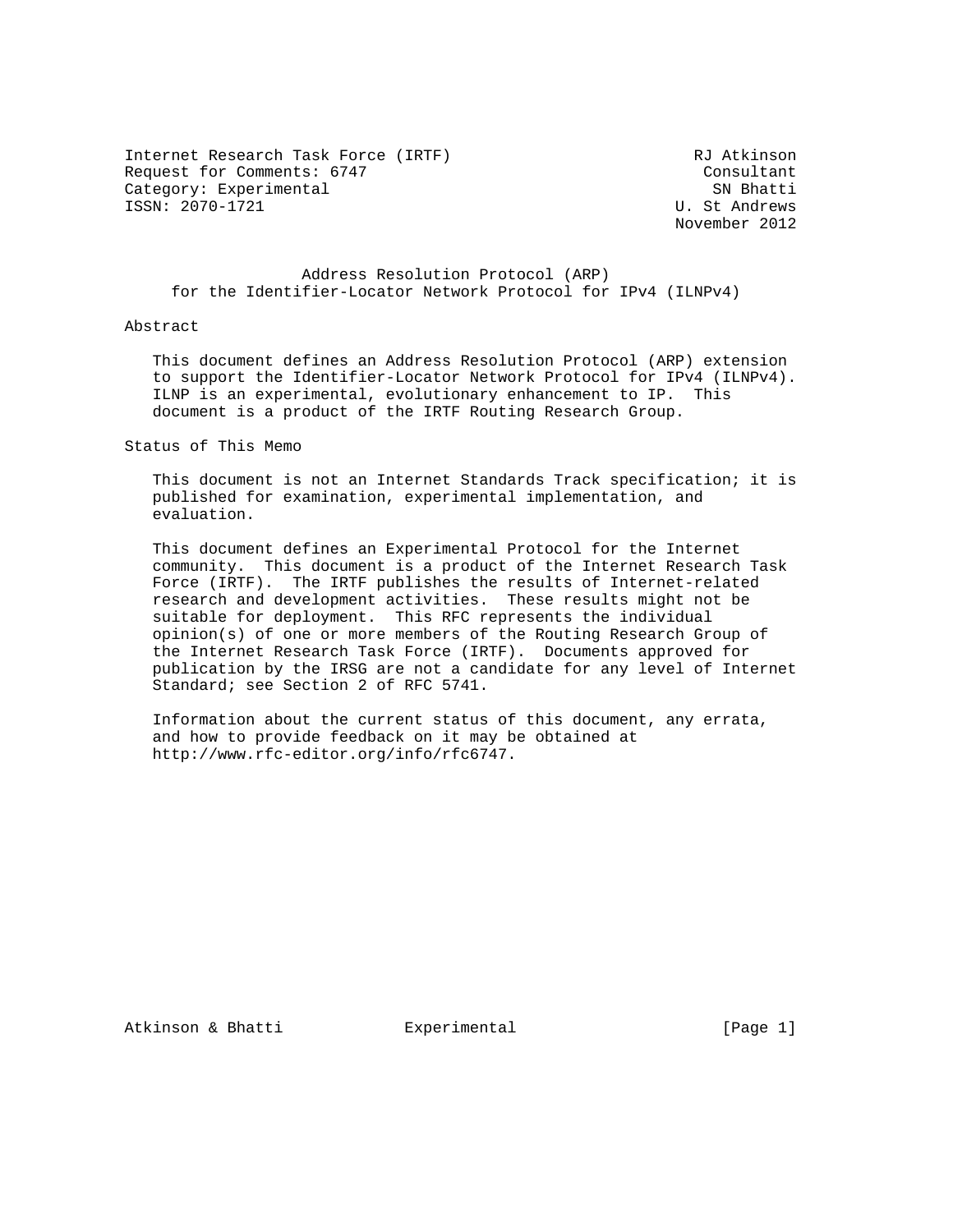Copyright Notice

 Copyright (c) 2012 IETF Trust and the persons identified as the document authors. All rights reserved.

 This document is subject to BCP 78 and the IETF Trust's Legal Provisions Relating to IETF Documents (http://trustee.ietf.org/license-info) in effect on the date of publication of this document. Please review these documents carefully, as they describe your rights and restrictions with respect to this document.

 This document may not be modified, and derivative works of it may not be created, except to format it for publication as an RFC or to translate it into languages other than English.

# Table of Contents

|  | 2.1. ILNPv4 ARP Request Packet Format 5               |
|--|-------------------------------------------------------|
|  |                                                       |
|  | 2.3. Operation and Implementation of ARP for ILNPv4 8 |
|  |                                                       |
|  |                                                       |
|  |                                                       |
|  |                                                       |
|  |                                                       |
|  |                                                       |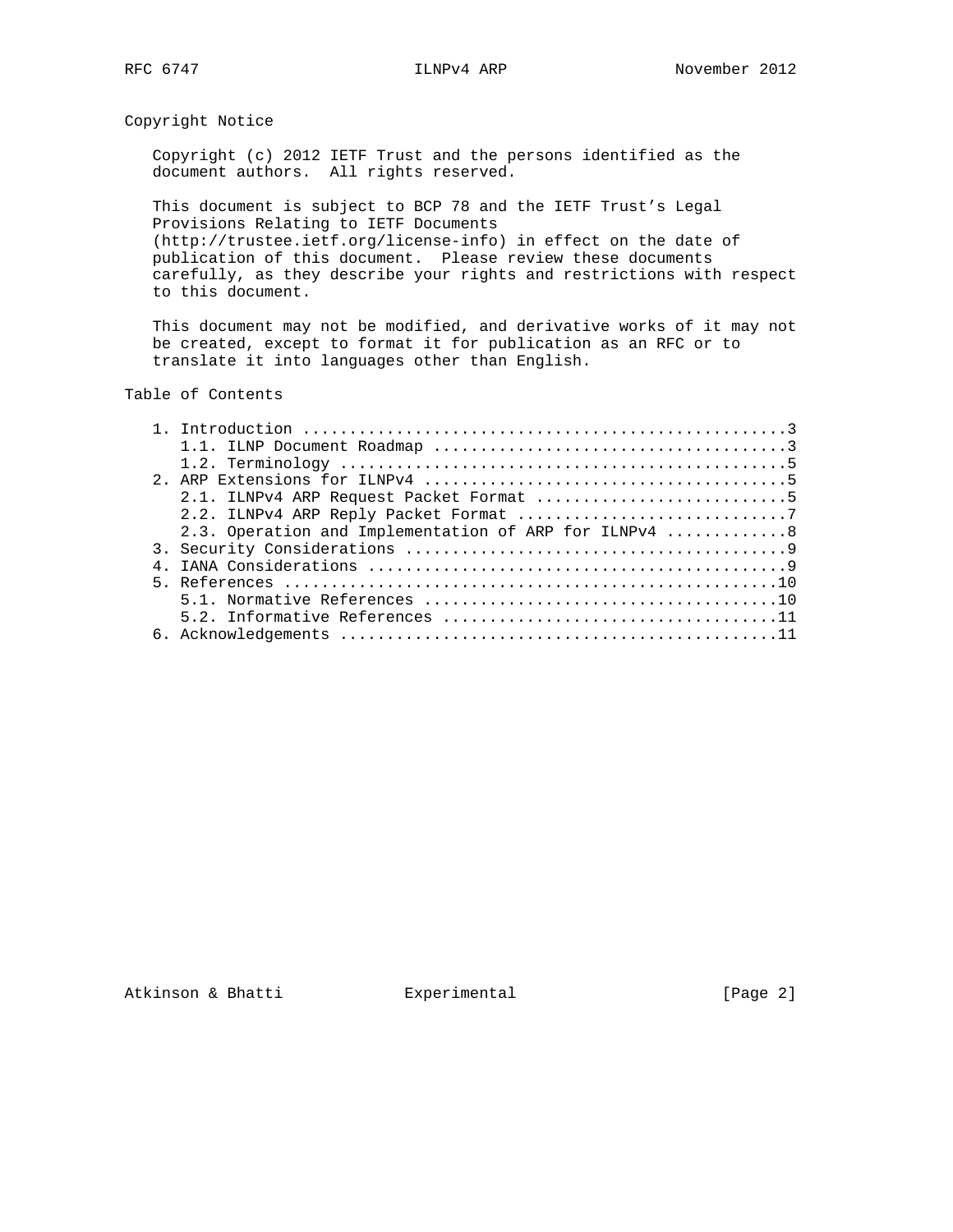# 1. Introduction

 This document is part of the ILNP document set, which has had extensive review within the IRTF Routing RG. ILNP is one of the recommendations made by the RG Chairs. Separately, various refereed research papers on ILNP have also been published during this decade. So, the ideas contained herein have had much broader review than the IRTF Routing RG. The views in this document were considered controversial by the Routing RG, but the RG reached a consensus that the document still should be published. The Routing RG has had remarkably little consensus on anything, so virtually all Routing RG outputs are considered controversial.

 At present, the Internet research and development community are exploring various approaches to evolving the Internet Architecture to solve a variety of issues including, but not limited to, scalability of inter-domain routing [RFC4984]. A wide range of other issues (e.g., site multihoming, node multihoming, site/subnet mobility, node mobility) are also active concerns at present. Several different classes of evolution are being considered by the Internet research and development community. One class is often called "Map and Encapsulate", where traffic would be mapped and then tunnelled through the inter-domain core of the Internet. Another class being considered is sometimes known as "Identifier/Locator Split". This document relates to a proposal that is in the latter class of evolutionary approaches.

 The Identifier Locator Network Protocol (ILNP) is a proposal for evolving the Internet Architecture. It differs from the current Internet Architecture primarily by deprecating the concept of an IP Address, and instead defining two new objects, each having crisp syntax and semantics. The first new object is the Locator, a topology-dependent name for a subnetwork. The other new object is the Identifier, which provides a topology-independent name for a node.

1.1. ILNP Document Roadmap

 This document describes extensions to ARP for use with ILNPv4.

 The ILNP architecture can have more than one engineering instantiation. For example, one can imagine a "clean-slate" engineering design based on the ILNP architecture. In separate documents, we describe two specific engineering instances of ILNP. The term ILNPv6 refers precisely to an instance of ILNP that

Atkinson & Bhatti **Experimental** Experimental [Page 3]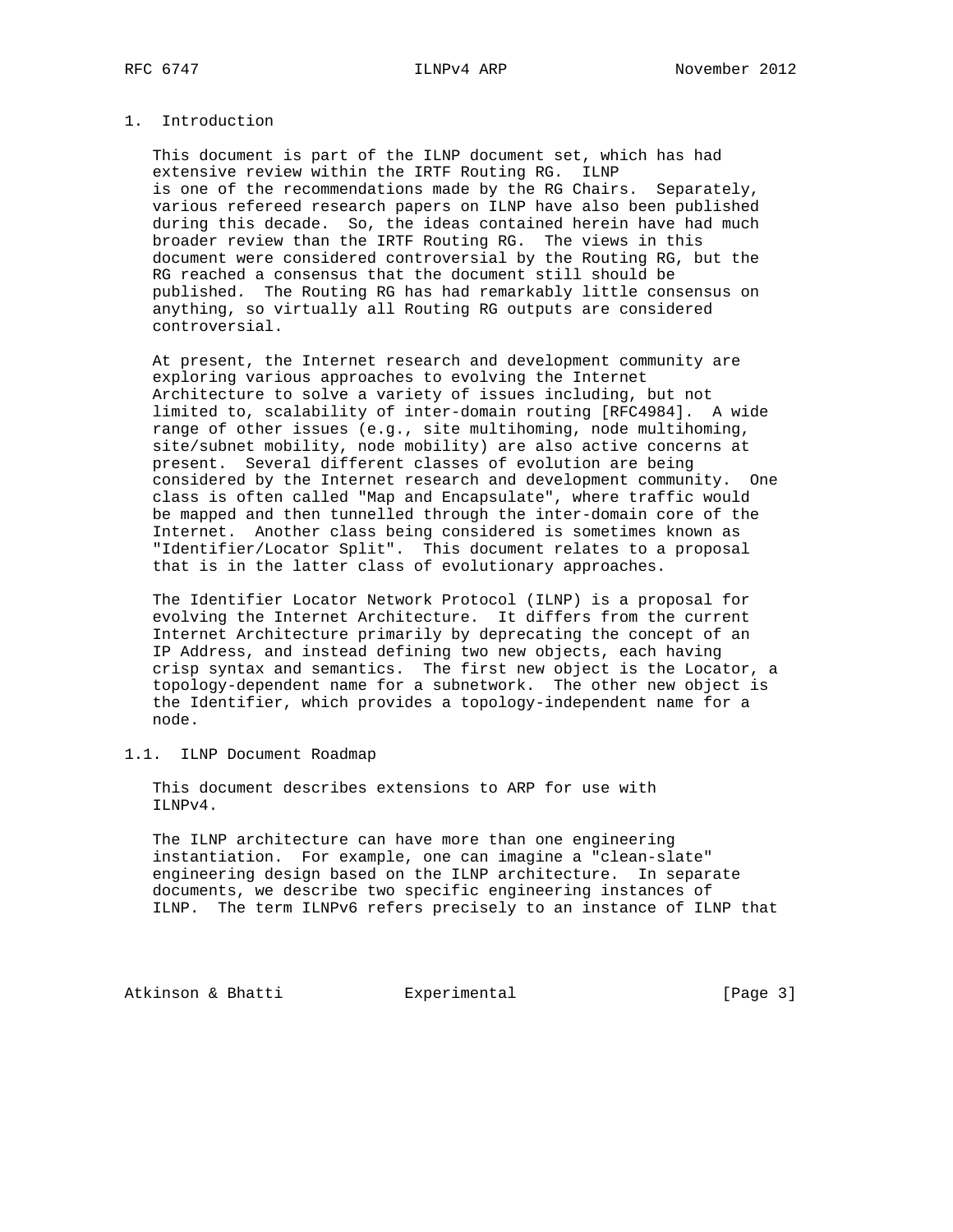is based upon, and backwards compatible with, IPv6. The term ILNPv4 refers precisely to an instance of ILNP that is based upon, and backwards compatible with, IPv4.

 Many engineering aspects common to both ILNPv4 and ILNPv6 are described in [RFC6741]. A full engineering specification for either ILNPv6 or ILNPv4 is beyond the scope of this document.

 Readers are referred to other related ILNP documents for details not described here:

- a) [RFC6740] is the main architectural description of ILNP, including the concept of operations.
- b) [RFC6741] describes engineering and implementation considerations that are common to both ILNPv4 and ILNPv6.
- c) [RFC6742] defines additional DNS resource records that support ILNP.
- d) [RFC6743] defines a new ICMPv6 Locator Update message used by an ILNP node to inform its correspondent nodes of any changes to its set of valid Locators.
- e) [RFC6744] defines a new IPv6 Nonce Destination Option used by ILNPv6 nodes (1) to indicate to ILNP correspondent nodes (by inclusion within the initial packets of an ILNP session) that the node is operating in the ILNP mode and (2) to prevent off-path attacks against ILNP ICMP messages. This Nonce is used, for example, with all ILNP ICMPv6 Locator Update messages that are exchanged among ILNP correspondent nodes.
- f) [RFC6745] defines a new ICMPv4 Locator Update message used by an ILNP node to inform its correspondent nodes of any changes to its set of valid Locators.
- g) [RFC6746] defines a new IPv4 Nonce Option used by ILNPv4 nodes to carry a security nonce to prevent off-path attacks against ILNP ICMP messages and also defines a new IPv4 Identifier Option used by ILNPv4 nodes.
- h) [RFC6748] describes optional engineering and deployment functions for ILNP. These are not required for the operation or use of ILNP and are provided as additional options.

Atkinson & Bhatti **Experimental** [Page 4]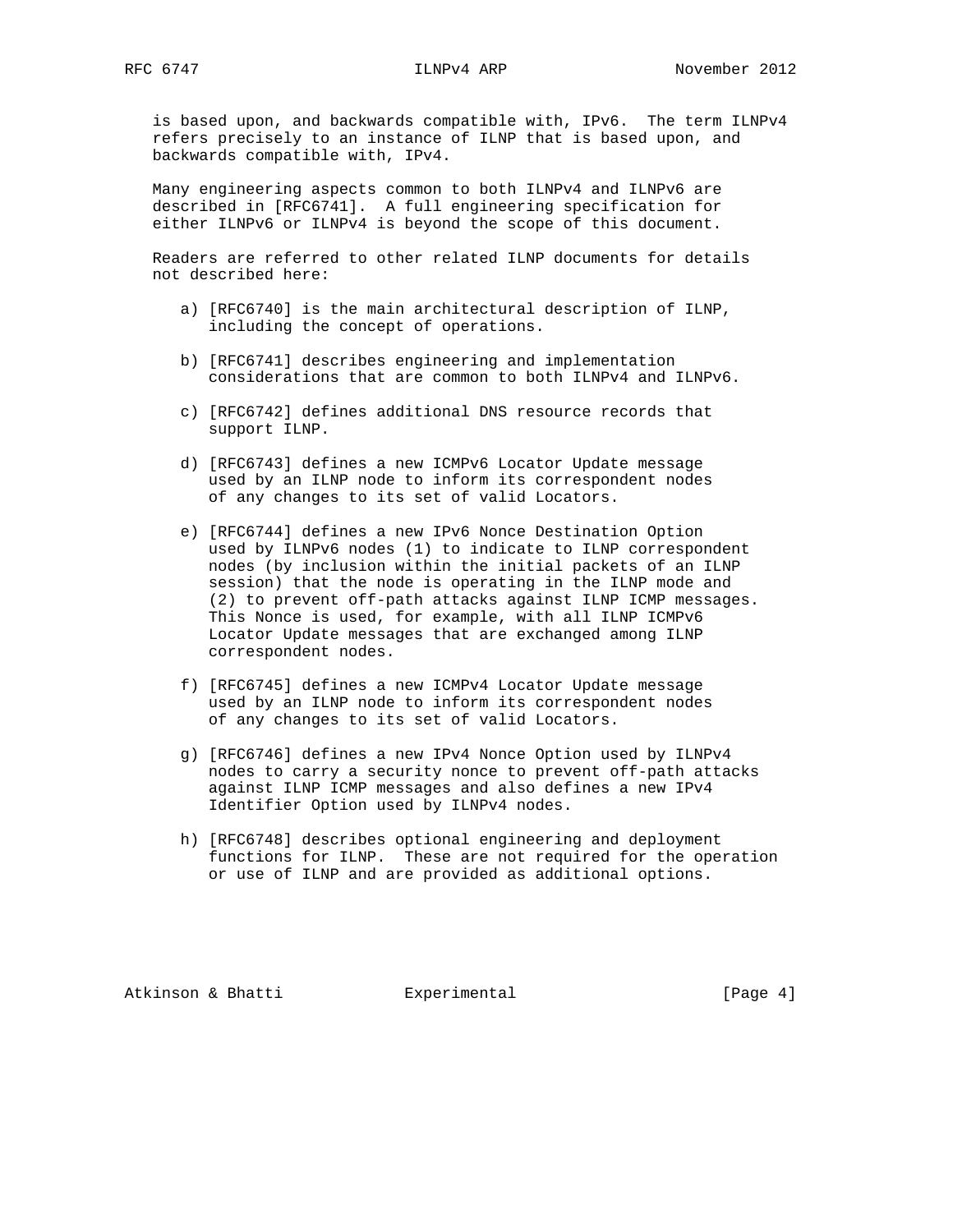## 1.2. Terminology

 The key words "MUST", "MUST NOT", "REQUIRED", "SHALL", "SHALL NOT", "SHOULD", "SHOULD NOT", "RECOMMENDED", "MAY", and "OPTIONAL" in this document are to be interpreted as described in [RFC2119].

2. ARP Extensions for ILNPv4

 ILNP for IPv4 (ILNPv4) is merely a different instantiation of the ILNP architecture, so it retains the crisp distinction between the Locator and the Identifier. As with ILNPv6, only the Locator values are used for routing and forwarding ILNPv4 packets [RFC6740]. As with ILNP for IPv6 (ILNPv6), when ILNPv4 is used for a network-layer session, the upper-layer protocols (e.g., TCP/UDP pseudo-header checksum, IPsec Security Association) bind only to the Identifiers, never to the Locators [RFC6741].

 However, just as the packet format for IPv4 is different to IPv6, so the engineering details for ILNPv4 are different also. While ILNPv6 is carefully engineered to be fully backwards-compatible with IPv6 Neighbor Discovery, ILNPv4 relies upon an extended version of the Address Resolution Protocol (ARP) [RFC826], which is defined here. While ILNPv4 could have been engineered to avoid changes in ARP, that would have required that the ILNPv4 Locator (i.e., L32) have slightly different semantics, which was architecturally undesirable.

 The packet formats used are direct extensions of the existing widely deployed ARP Request (OP code 1) and ARP Reply (OP code 2) packet formats. This design was chosen for practical engineering reasons (i.e., to maximise code reuse), rather than for maximum protocol design purity.

 We anticipate that ILNPv6 is much more likely to be widely implemented and deployed than ILNPv4. However, having a clear definition of ILNPv4 helps demonstrate the difference between architecture and engineering, and also demonstrates that the common ILNP architecture can be instantiated in different ways with different existing network-layer protocols.

2.1. ILNPv4 ARP Request Packet Format

 The ILNPv4 ARP Request is an extended version of the widely deployed ARP Request (OP code 1). For experimentation purposes, the ILNPv4 ARP Request OP code uses decimal value 24. It is important to note that decimal value 24 is a pre-defined, shared-use experimental OP code for ARP [RFC5494], and is not

Atkinson & Bhatti **Experimental** Experimental [Page 5]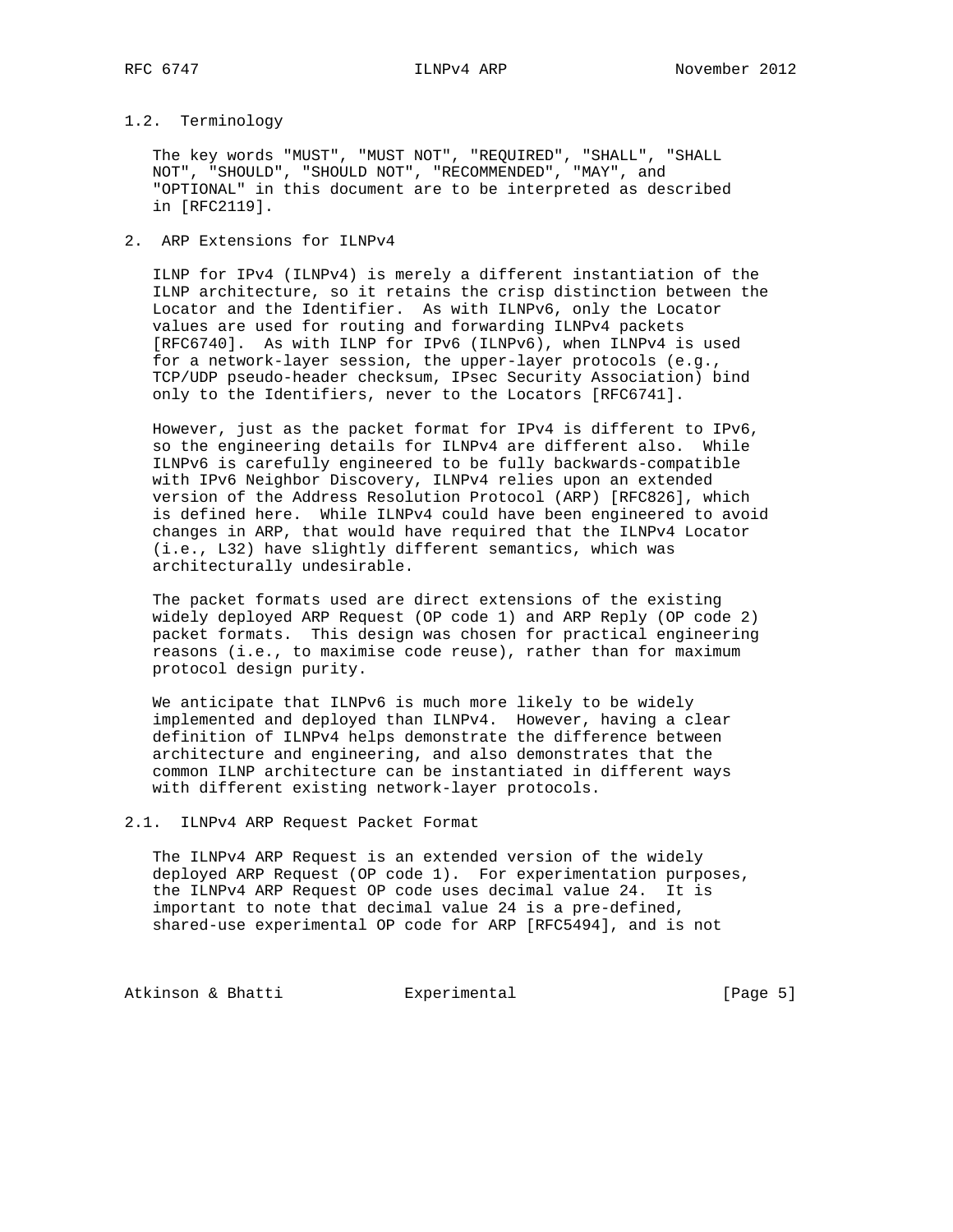uniquely assigned to ILNPv4 ARP Requests. The ILNPv4 ARP Request extension permits the Node Identifier (NID) values to be carried in the ARP message, in addition to the node's 32-bit Locator (L32) values [RFC6742].

|                                              | 7                                           | 15 | 23 | 31 |
|----------------------------------------------|---------------------------------------------|----|----|----|
| HТ                                           |                                             |    | PТ |    |
| HAL                                          | PAL                                         |    | ΟP |    |
|                                              | $S_HA$ (bytes $0-3$ )                       |    |    |    |
|                                              | S_HA (bytes $4-5$ ) $ S_L32$ (bytes $0-1$ ) |    |    |    |
| S_L32 (bytes $2-3$ ) $ S_NID$ (bytes $0-1$ ) |                                             |    |    |    |
|                                              | S NID (bytes 2-5)                           |    |    |    |
| S_NID (bytes $6-7$ )   T_HA (bytes $0-1$ )   |                                             |    |    |    |
|                                              | T_HA (bytes 3-5)                            |    |    |    |
|                                              | $T L32$ (bytes $0-3$ )                      |    |    |    |
|                                              | T NID (bytes $0-3$ )                        |    |    |    |
|                                              | $T$ NID (bytes $4-7$ )                      |    |    |    |
|                                              |                                             |    |    |    |

Figure 2.1: ILNPv4 ARP Request packet format

In Figure 2.1, the fields are as follows:

| HT.   | Hardware Type $(*)$                                 |
|-------|-----------------------------------------------------|
| PТ    | Protocol Type $(*)$                                 |
| HAL   | Hardware Address Length (*)                         |
| PAL   | Protocol Address Length (uses new value 12)         |
| OP    | Operation Code (uses experimental value OP_EXP1=24) |
| S HA  | Sender Hardware Address (*)                         |
| S L32 | Sender L32 (* same as Sender IPv4 address for ARP)  |
| S NID | Sender Node Identifier (8 bytes)                    |
| T HA  | Target Hardware Address (*)                         |
| T L32 | Target L32 (* same as Target IPv4 address for ARP)  |
| T NID | Target Node Identifier (8 bytes)                    |

Atkinson & Bhatti **Experimental** [Page 6]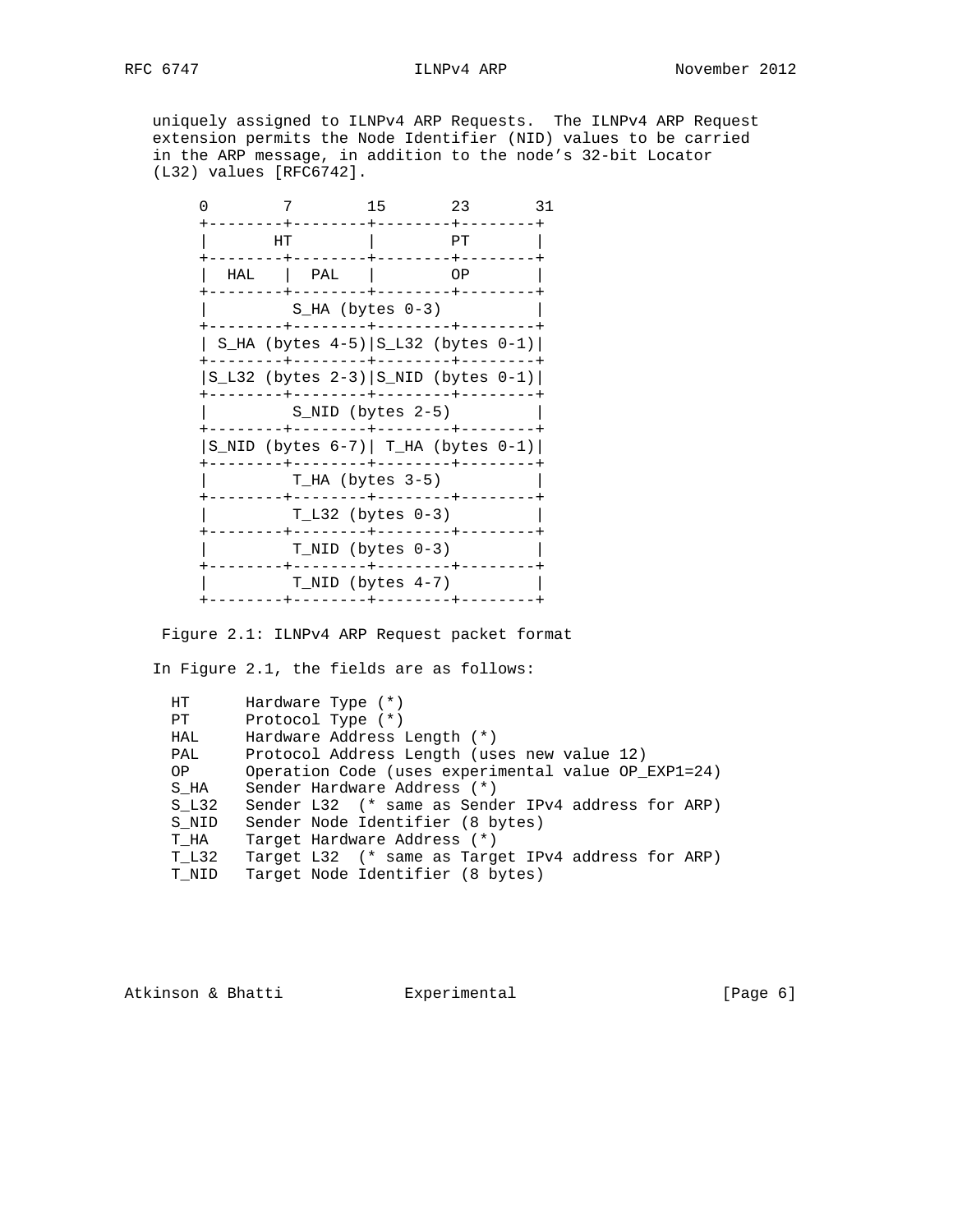The changed OP code indicates that this is ILNPv4 and not IPv4. The semantics and usage of the ILNPv4 ARP Request are identical to the existing ARP Request (OP code 2), except that the ILNPv4 ARP Request is sent only by nodes that support ILNPv4.

 The field descriptions marked with "\*" should have the same values as for ARP as used for IPv4.

2.2. ILNPv4 ARP Reply Packet Format

 The ILNPv4 ARP Reply is an extended version of the widely deployed ARP Reply (OP code 2). For experimentation purposes, the ILNPv4 ARP Request OP code uses decimal value 25. It is important to note that decimal value 25 is a pre-defined, shared-use experimental OP code for ARP [RFC5494], and is not uniquely assigned to ILNPv4 ARP Requests. The ILNPv4 ARP Reply extension permits the Node Identifier (NID) values to be carried in the ARP message, in addition to the node's 32-bit Locator (L32) values [RFC6742].

| 7                                          |                        | 15 | 23                                          | 31 |
|--------------------------------------------|------------------------|----|---------------------------------------------|----|
| HТ                                         |                        |    | PТ                                          |    |
| HAL                                        | PAL                    |    | ΟP                                          |    |
|                                            | S HA (bytes $0-3$ )    |    |                                             |    |
|                                            |                        |    | S_HA (bytes $4-5$ ) $ S_L32$ (bytes $0-1$ ) |    |
| $S_L32$ (bytes 2-3) $ S_LND$ (bytes 0-1)   |                        |    |                                             |    |
|                                            | S NID (bytes 2-5)      |    |                                             |    |
| S_NID (bytes $6-7$ )   T_HA (bytes $0-1$ ) |                        |    |                                             |    |
|                                            | T HA (bytes 3-5)       |    |                                             |    |
|                                            | $T L32$ (bytes $0-3$ ) |    |                                             |    |
|                                            | T NID (bytes $0-3$ )   |    |                                             |    |
|                                            | $T$ NID (bytes $4-7$ ) |    |                                             |    |
|                                            |                        |    |                                             |    |

Figure 2.2: ILNPv4 ARP Reply packet format

Atkinson & Bhatti **Experimental** [Page 7]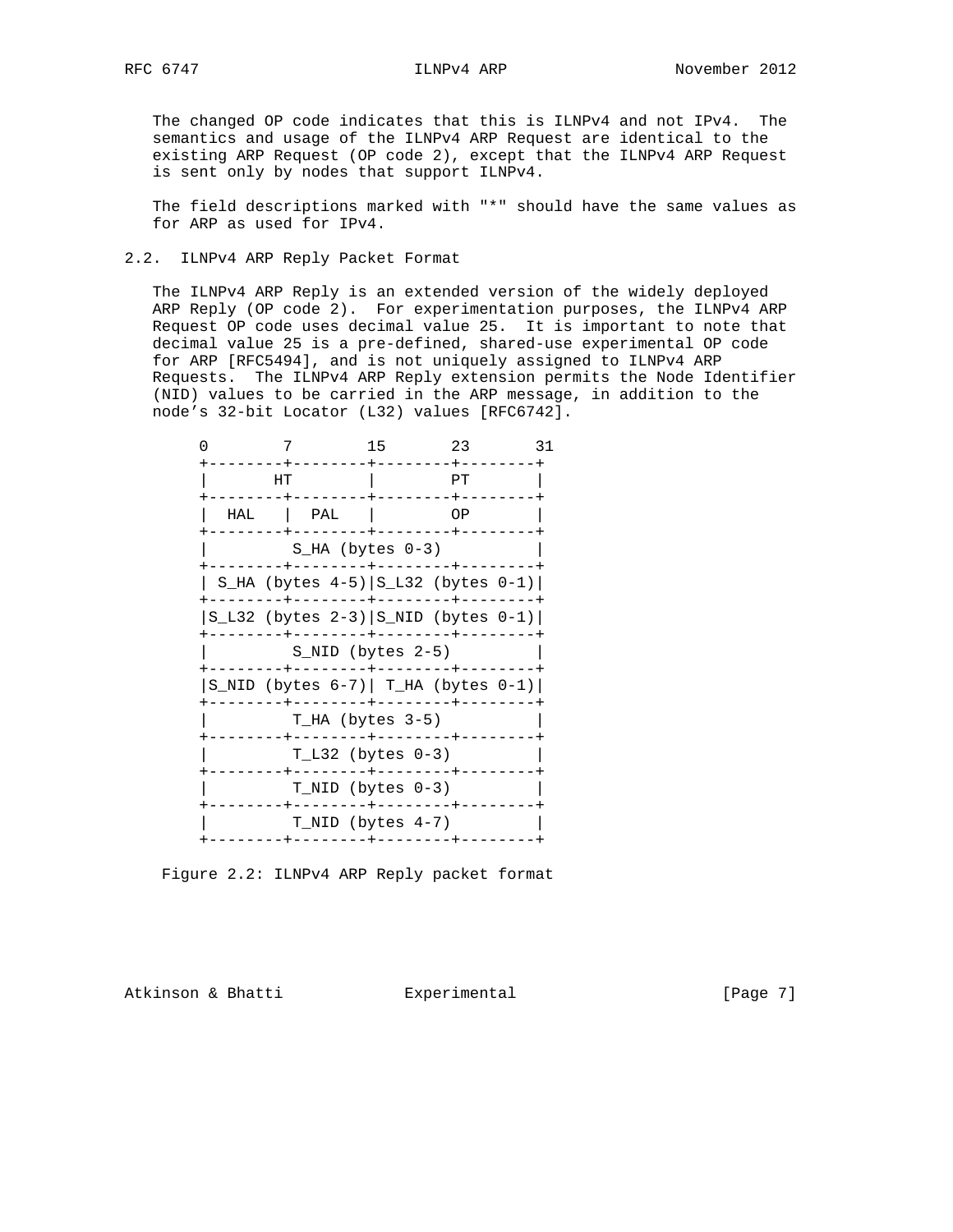In Figure 2.2, the fields are as follows:

| HT.   | Hardware Type $(*)$                                 |
|-------|-----------------------------------------------------|
| PТ    | Protocol Type $(*)$                                 |
| HAL   | Hardware Address Length (*)                         |
| PAL   | Protocol Address Length (uses new value 12)         |
| OP    | Operation Code (uses experimental value OP EXP2=25) |
| S HA  | Sender Hardware Address (*)                         |
| S L32 | Sender L32 (* same as Sender IPv4 address for ARP)  |
| S NID | Sender Node Identifier (8 bytes)                    |
| T HA  | Target Hardware Address (*)                         |
| T L32 | Target L32 (* same as Target IPv4 address for ARP)  |
| T NID | Target Node Identifier (8 bytes)                    |

 The changed OP code indicates that this is ILNPv4 and not IPv4. The semantics and usage of the ILNPv4 ARP Reply are identical to the existing ARP Reply (OP code 2), except that the ILNPv4 ARP Reply is sent only by nodes that support ILNPv4.

 The field descriptions marked with "\*" should have the same values as for ARP as used for IPv4.

2.3. Operation and Implementation of ARP for ILNPv4

 The operation of ARP for ILNPv4 is almost identical to that for IPv4. Essentially, the key differences are:

- a) where an IPv4 ARP Request would use IPv4 addresses, an ILNPv4 ARP Request MUST use: 1. a 32-bit L32 value (\_L32 suffixes in Figures 2.1 and 2.2) 2. a 64-bit NID value (\_NID suffixes in Figures 2.1 and 2.2)
- b) where an IPv4 ARP Reply would use IPv4 addresses, an ILNPv4 ARP Reply MUST use: 1. a 32-bit L32 value (\_L32 suffixes in Figures 2.1 and 2.2) 2. a 64-bit NID value (\_NID suffixes in Figures 2.1 and 2.2)

 As the OP codes 24 and 25 are distinct from ARP for IPv4, but the packet formats in Figures 2.1 and 2.2 are, effectively, extended versions of the corresponding ARP packets. It should be possible to implement this extension of ARP by extending existing ARP implementations rather than having to write an entirely new implementation for ILNPv4. It should be emphasised, however, that OP codes 24 and 25 are for experimental use as defined in [RFC5494], and so it is possible that other experimental protocols could be using these OP codes concurrently.

Atkinson & Bhatti **Experimental** [Page 8]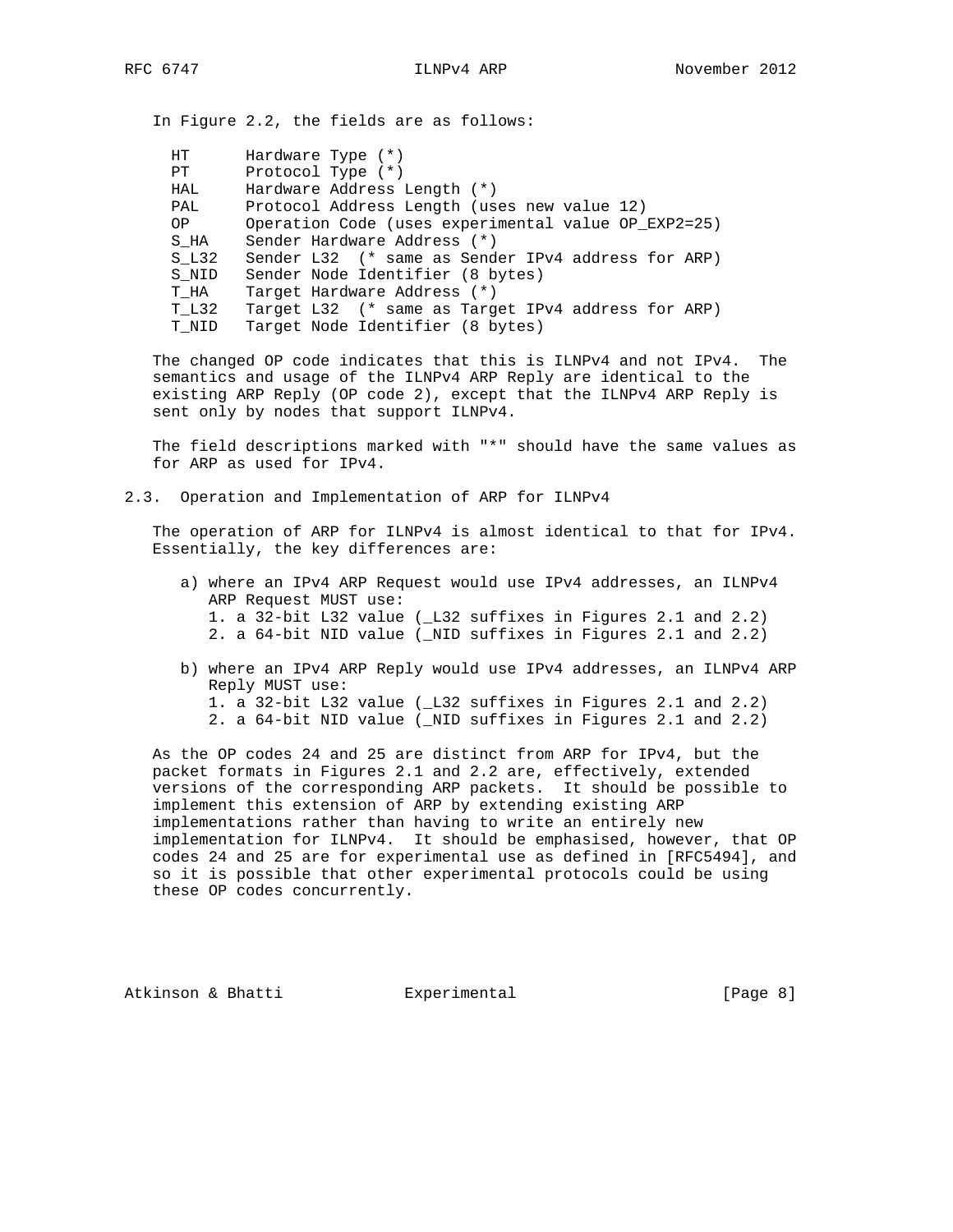## 3. Security Considerations

 Security considerations for the overall ILNP architecture are described in [RFC6740]. Additional common security considerations applicable to ILNP are described in [RFC6741]. This section describes security considerations specific to the specific ILNPv4 topics discussed in this document.

 The existing widely deployed Address Resolution Protocol (ARP) for IPv4 is a link-layer protocol, so it is not vulnerable to off-link attackers. In this way, it is a bit different than IPv6 Neighbor Discovery (ND); IPv6 ND is a subset of the Internet Control Message Protocol (ICMP), which runs over IPv6.

 However, ARP does not include any form of authentication, so current ARP deployments are vulnerable to a range of attacks from on-link nodes. For example, it is possible for one node on a link to forge an ARP packet claiming to be from another node, thereby "stealing" the other node's IPv4 address. [RFC5227] describes several of these risks and some measures that an ARP implementation can use to reduce the chance of accidental IPv4 address misconfiguration and also to detect such misconfiguration if it should occur.

 This extension does not change the security risks that are inherent in using ARP.

 In situations where additional protection against on-link attackers is needed (for example, within high-risk operational environments), the IEEE standards for link-layer security [IEEE-802.1-AE] SHOULD be implemented and deployed.

 Implementers of this specification need to understand that the two OP code values used for these 2 extensions are not uniquely assigned to ILNPv4. Other experimenters might be using the same two OP code values at the same time for different ARP-related experiments. Absent prior coordination among all users of a particular IP subnetwork, different experiments might be occurring on the same IP subnetwork. So, implementations of these two ARP extensions ought to be especially defensively coded.

4. IANA Considerations

This document makes no request of IANA.

 If in the future the IETF decided to standardise ILNPv4, then allocation of unique ARP OP codes for the two extensions above would be sensible as part of the IETF standardisation process.

Atkinson & Bhatti **Experimental** Experimental [Page 9]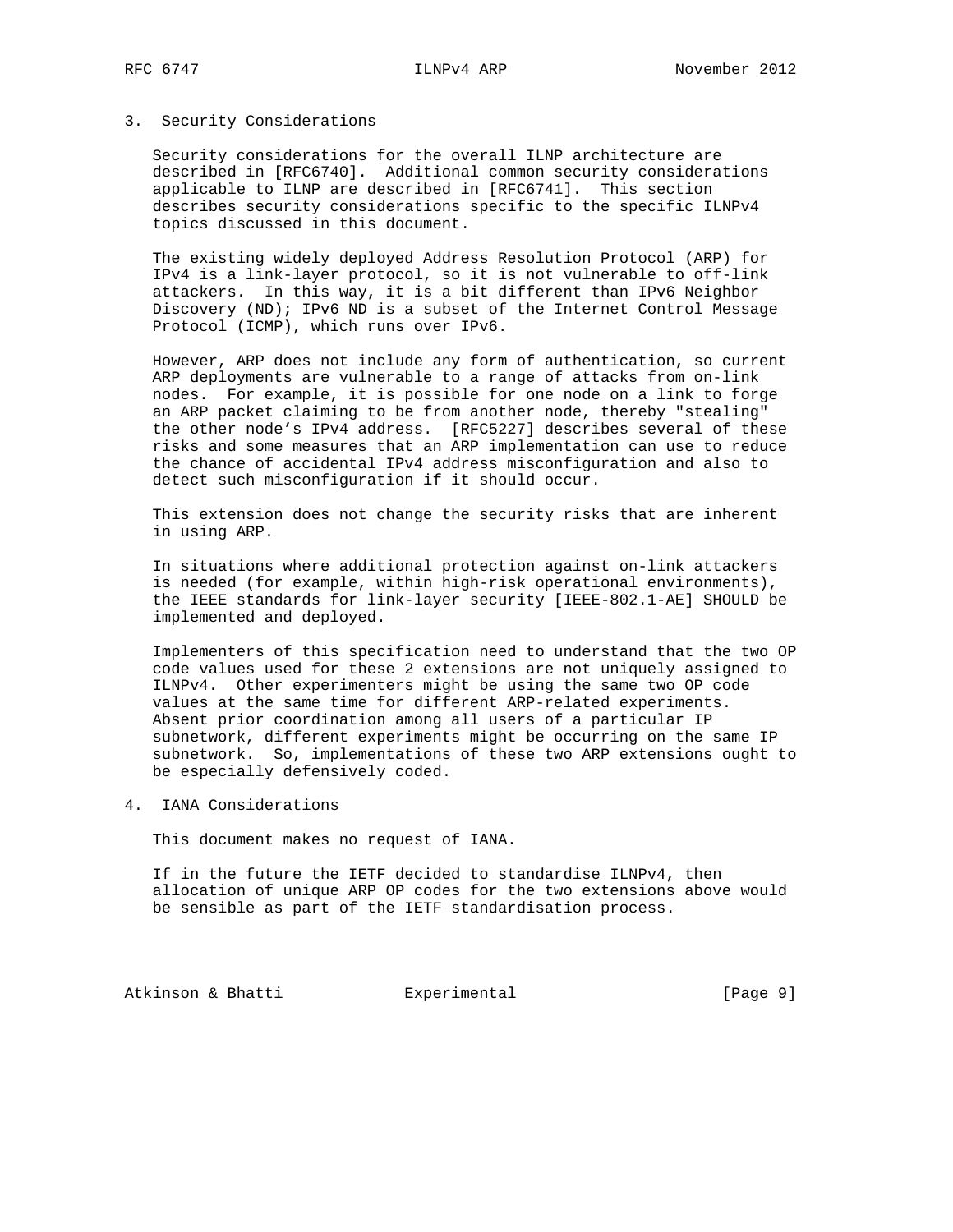## 5. References

- 5.1. Normative References
	- [IEEE-802.1-AE] IEEE, "Media Access Control (MAC) Security", IEEE Standard 802.1 AE, 18 August 2006, IEEE, New York, NY, 10016, USA.
	- [RFC826] Plummer, D., "Ethernet Address Resolution Protocol: Or Converting Network Protocol Addresses to 48.bit Ethernet Address for Transmission on Ethernet Hardware", STD 37, RFC 826, November 1982.
	- [RFC2119] Bradner, S., "Key words for use in RFCs to Indicate Requirement Levels", BCP 14, RFC 2119, March 1997.
	- [RFC5227] Cheshire, S., "IPv4 Address Conflict Detection", RFC 5227, July 2008.
	- [RFC5494] Arkko, J. and C. Pignataro, "IANA Allocation Guidelines for the Address Resolution Protocol (ARP)", RFC 5494, April 2009.
	- [RFC6740] Atkinson, R. and S. Bhatti, "Identifier Locator Network Protocol (ILNP) Architectural Description", RFC 6740, November 2012.
	- [RFC6741] Atkinson, R. and S. Bhatti, "Identifier-Locator Network Protocol (ILNP) Engineering and Implementation Considerations", RFC 6741, November 2012.
	- [RFC6742] Atkinson, R., Bhatti, S., and S. Rose, "DNS Resource Records for the Identifier-Locator Network Protocol (ILNP)", RFC 6742, November 2012.
	- [RFC6745] Atkinson, R. and S. Bhatti, "ICMP Locator Update Message for the Identifier-Locator Network Protocol for IPv4 (ILNPv4)", RFC 6745, November 2012.
	- [RFC6746] Atkinson, R. and S.Bhatti, "IPv4 Options for the Identifier-Locator Network Protocol (ILNP)", RFC 6746, November 2012.

Atkinson & Bhatti **Experimental** [Page 10]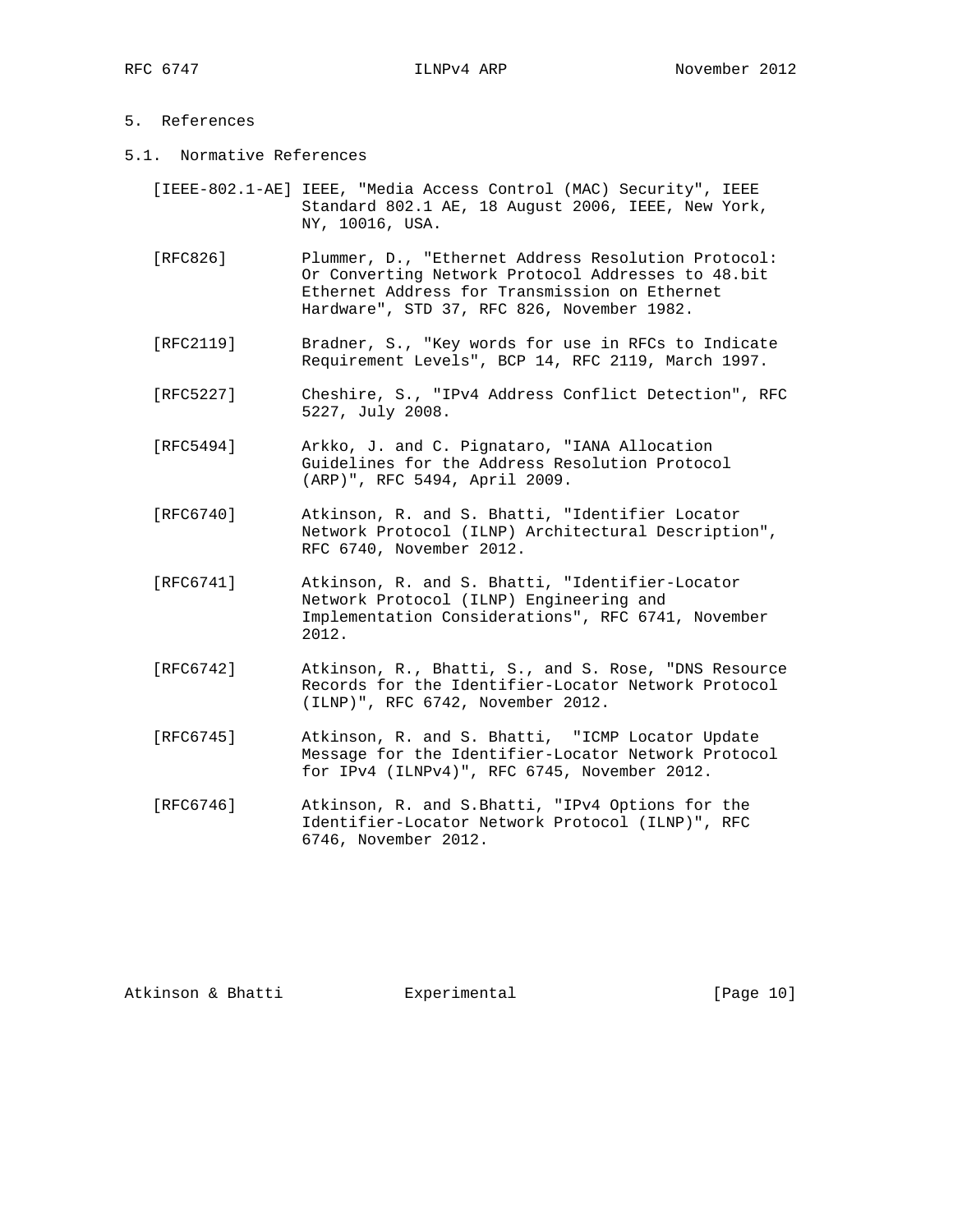- 5.2. Informative References
	- [RFC4984] Meyer, D., Ed., Zhang, L., Ed., and K. Fall, Ed., "Report from the IAB Workshop on Routing and Addressing", RFC 4984, September 2007.
	- [RFC6743] Atkinson, R. and S. Bhatti, "ICMPv6 Locator Update Message", RFC 6743, November 2012.
	- [RFC6744] Atkinson, R. and S. Bhatti, "IPv6 Nonce Destination Option for the Identifier-Locator Network Protocol for IPv6 (ILNPv6)", RFC 6744, November 2012.
	- [RFC6748] Atkinson, R. and S. Bhatti, "Optional Advanced Deployment Scenarios for the Identifier-Locator Network Protocol (ILNP)", RFC 6748, November 2012.

## 6. Acknowledgements

 Steve Blake, Stephane Bortzmeyer, Mohamed Boucadair, Noel Chiappa, Wes George, Steve Hailes, Joel Halpern, Mark Handley, Volker Hilt, Paul Jakma, Dae-Young Kim, Tony Li, Yakov Rehkter, Bruce Simpson, Robin Whittle, and John Wroclawski (in alphabetical order) provided review and feedback on earlier versions of this document. Steve Blake provided an especially thorough review of an early version of the entire ILNP document set, which was extremely helpful. We also wish to thank the anonymous reviewers of the various ILNP papers for their feedback.

 Roy Arends provided expert guidance on technical and procedural aspects of DNS issues.